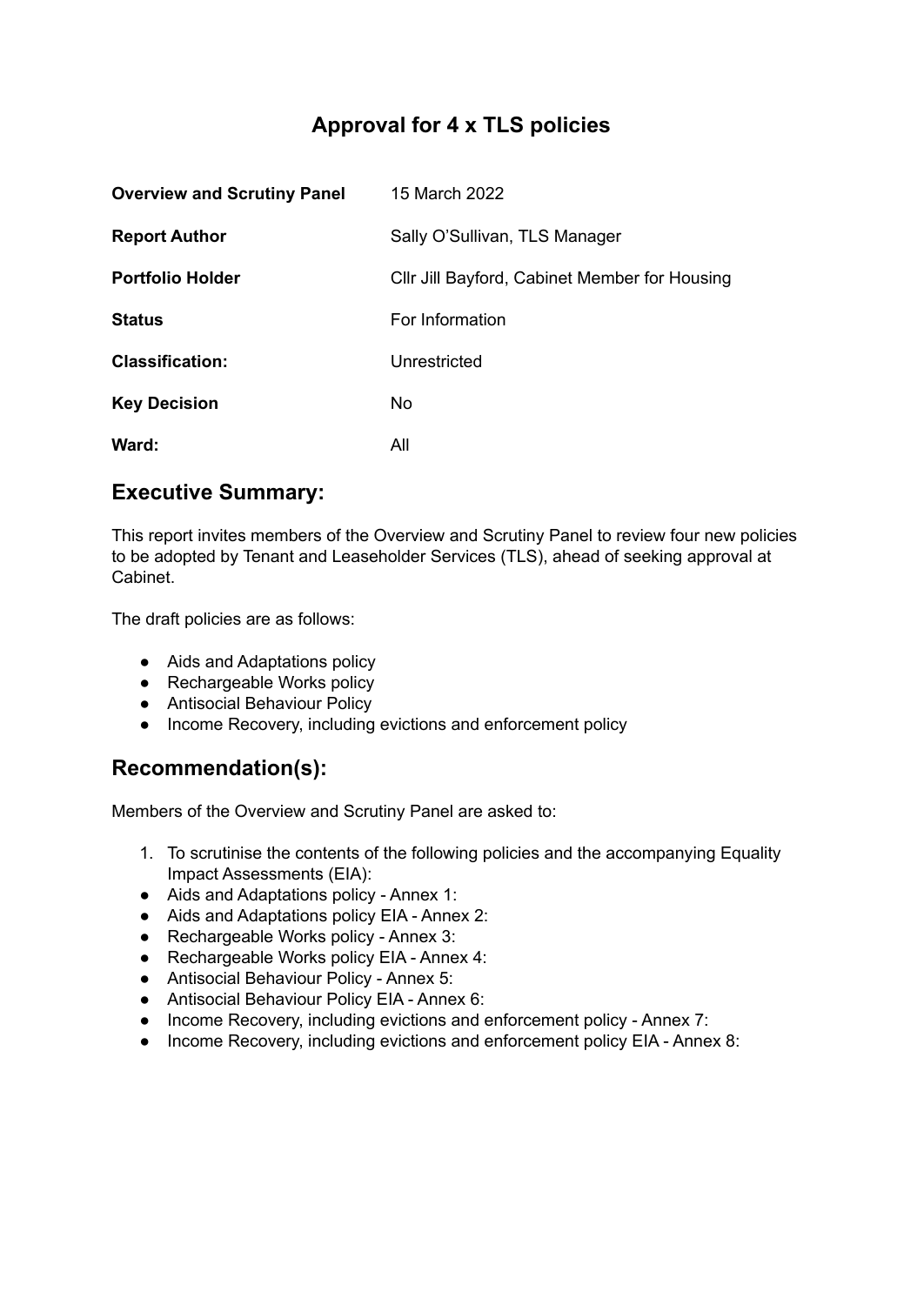# **Corporate Implications**

### **Financial and Value for Money**

All drafted policies have financial implications:

- Aids and Adaptations policy: Tells our residents and officers when we will and will not carry out aids and adaptations to our tenanted properties. The TLS has an annual budget for Aids and Adaptations which comes from the Housing Revenue Account (HRA).
- Rechargeable Works policy: This policy sets clear expectations for officers and tenants as to which services are rechargeable, ensuring the council recharges for work in a fair and consistent way, giving an appropriate mechanism for reclaiming the costs of work that remain the tenant's responsibility.
- Antisocial Behaviour Policy: Antisocial behaviour often impacts on our revenue budget when removing fly tipping from communal areas or fixing property that has been damaged by our tenant. The policy tells residents and officers how we will deal with antisocial behaviour.
- Income Recovery, including evictions and enforcement policy: This policy tells our residents and officers how we will collect our rent income and what we will do in cases of rent or service charge arrears to prevent debt to the council and deficit to the HRA

#### **Legal**

As a landlord of residential buildings, the council has a regulatory responsibility to ensure there are appropriate policies in place that let our tenants and leaseholders know how we operate in certain situations.

#### **Corporate**

The council's Corporate Statement sets out its commitment to, 'Improve standards and safety in homes across all tenures' and to 'Work with our partners to deliver a range of community safety initiatives across the District, taking tough action to tackle anti-social behaviour.'

### **Equality Act 2010 & Public Sector Equality Duty**

*Members are reminded of the requirement, under the Public Sector Equality Duty (section* 149 of the Equality Act 2010) to have due regard to the aims of the Duty at the time the *decision is taken. The aims of the Duty are: (i) eliminate unlawful discrimination, harassment, victimisation and other conduct prohibited by the Act, (ii) advance equality of opportunity between people who share a protected characteristic and people who do not share it, and (iii) foster good relations between people who share a protected characteristic and people who do not share it.*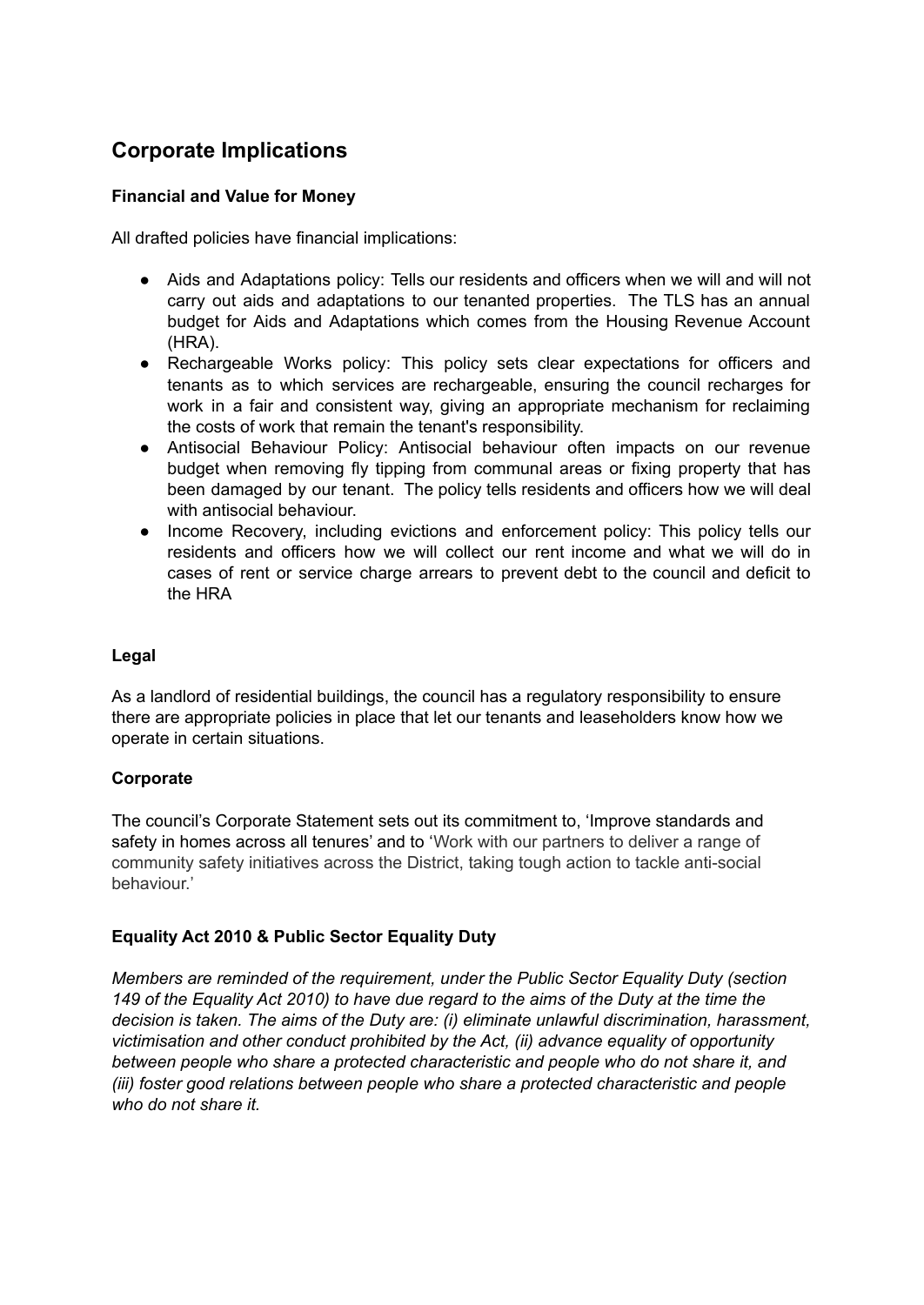*Protected characteristics: age, sex, disability, race, sexual orientation, gender reassignment, religion or belief and pregnancy & maternity. Only aim (i) of the Duty applies to Marriage & civil partnership*.

This report relates to the following aim of the equality duty: - *(Delete as appropriate)*

*● To eliminate unlawful discrimination, harassment, victimisation and other conduct prohibited by the Act.*

The council's tenants and leaseholders include residents that have protected characteristics as set out in the Public Sector Equality Duty. Each of the new policies is subject to a completed Equalities Impact Assessment (EIA), attached to this report.

*In addition authors are required to conduct a Customer Impact Assessment where proposals affect customers or staff. Topics such as:*

- *• the introduction/change/cessation of a service*
- *• introduction/increases in fees and charges*
- *• staff restructures*
- *• creation/amendment of policy or strategy documents*
- *• introduction of new initiatives/schemes*

*are examples of where an assessment should be carried out.*

*Compliance can only be achieved if we can evidence that due regard is given in substance, this means starting your assessment at the beginning of your piece of work and updating it throughout. Completing the assessment at the end or after a decision is taken will not satisfy the Duty.*

*Where an assessment is required please summarise the key findings here and append your full analysis to the report with any personal data redacted.*

*Please see the equality compliance toolkit on TOM or contact the Legal Department for assistance.*

### **CORPORATE PRIORITIES**

This report relates to the following corporate priorities: - *(delete as appropriate)*

*● Communities*

### **1.0 Introduction and Background**

- 1.0 The Council's new tenant and leaseholder service was launched on 1 October 2020.
- 1.1 As part of the pledged service improvement, the council must develop new operational policies across a range of services. The Regulator for Social Housing tells us that some policies are required as part of the Consumer Standards.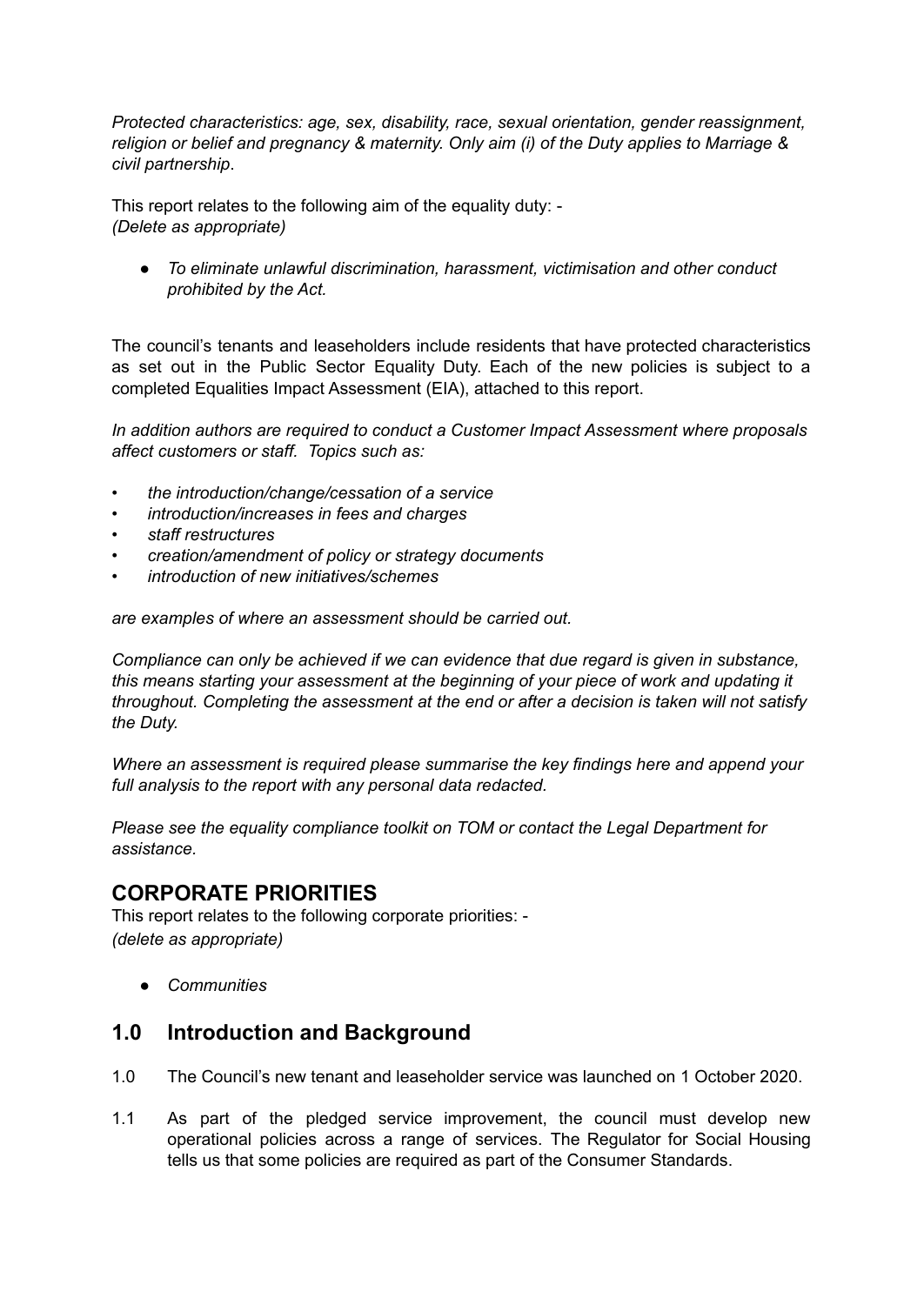1.2 The four policies presented are the first in a suite of policies that we want to draft, adopt and publish on the Council's website.

## **2.0 The Policies**

- 2.1 There are four policies presented to OSP today:
	- Aids and Adaptations policy
	- Rechargeable Works policy
	- Antisocial Behaviour Policy
	- Income Recovery, including evictions and enforcement policy
- 2.2 **Aids and Adaptation policy** enables TDC to provide housing which best meets the assessed needs of tenants with disabilities. It also guides Occupational Therapists and other professionals to understand what TDC will and will not be able to assist with in terms of adaptations to a tenant's home.
- 2.3 **Rechargeable Works policy** The aim of this policy is to fairly and responsibly apply charges and collect debt for works that are the responsibility of the tenant, as per the tenancy agreement. For example; we will need to carry out works on behalf of a tenant and recharge them if the work required is a matter of health and safety or when a property is handed back to us on termination of a tenancy with damage caused by the tenant.
- 2.4 **Antisocial Behaviour (ASB) Policy** supports TDC to tackle Anti-Social Behaviour in a responsive, proportionate and robust manner. It outlines the measures we will take to investigate reports of ASB, providing clear expectations to complainants and alleged perpetrators and the actions we will take to stop ASB by prevention, early intervention and where we will take legal action.
- 2.5 **Income Recovery, including evictions and enforcement policy** This policy is designed to increase financial stability by developing a culture of responsibility through empowering tenants and leaseholders to manage their own accounts. And by addressing the arrears of our tenants and leaseholders along with former tenants of HRA managed stock. Working with our tenants and leaseholders to clear debt in an affordable way.

# **3.0 Consultation**

- 3.1 The Thanet Tenants and Leaseholders Group (TTLG) were consulted on the four policies by way of review and discussion of the drafts during the monthly TTLG meetings in October and December. The lead manager for each policy was in attendance to answer any questions, give expert advice, listen and act upon any recommendations.
- 3.2 In general the policies were well received as the TTLG found them to be fair, cost effective, clear, easy to read and free of jargon
- 3.3 Useful feedback was given to a couple of points within the policies, leading to word changes to reduce assumptions which served to enhance them. The recognition that perpetrators of ASB may also need support was welcomed.